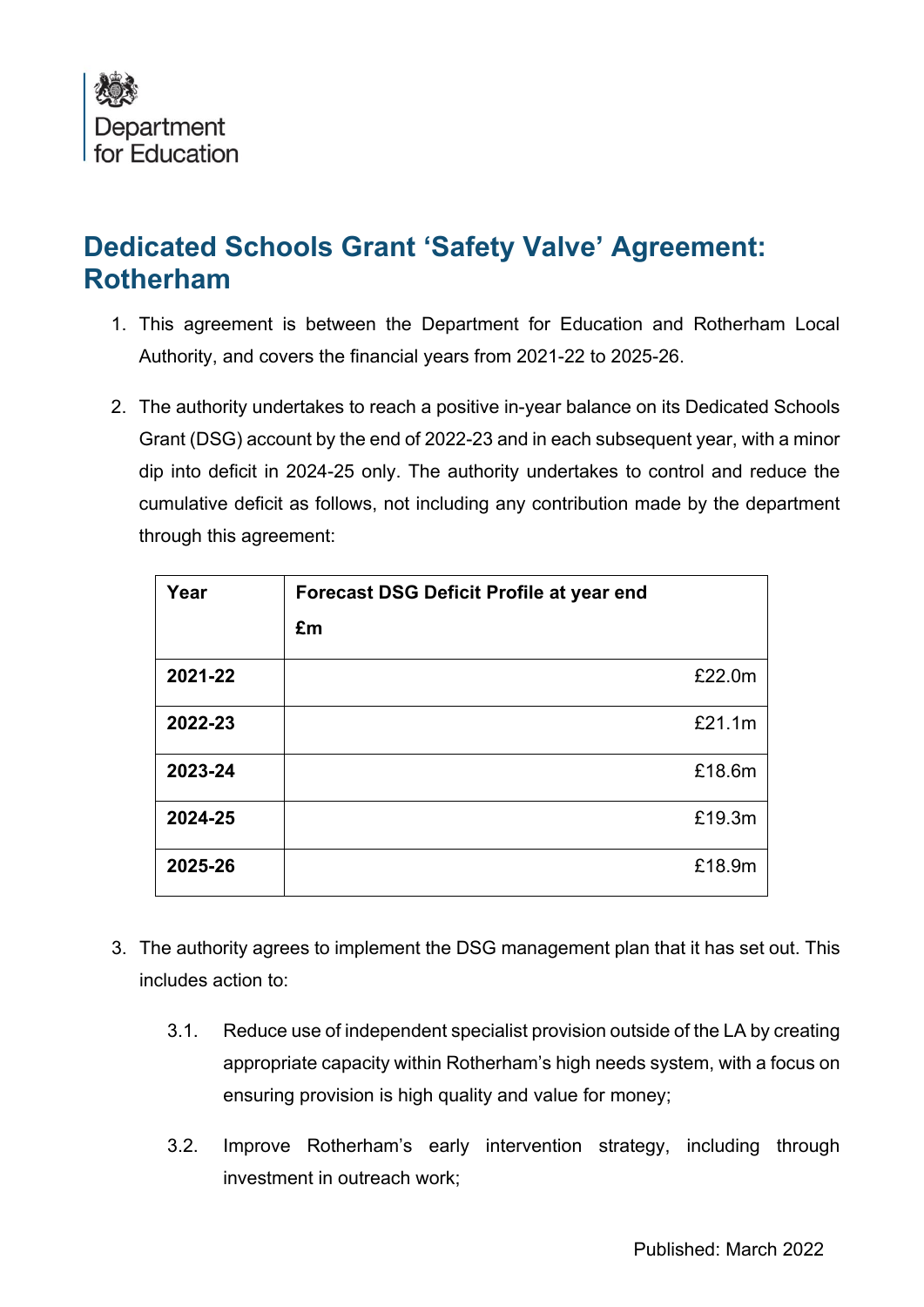- 3.3. Ensure appropriate use of provision and avoid escalation of children and young people's needs by, among other things, improving the governance around placement decisions;
- 3.4. Review support services in Rotherham to ensure value for money is achieved;
- 3.5. Increase the outreach offer for Social Emotional and Mental Health needs at primary and secondary;
- 3.6. Increase the outreach offer for specialist SEND;
- 3.7. Develop local sufficiency arrangements, including for Rotherham's Looked After Children;
- 3.8. Drive mainstream schools to adopt inclusive practice to enable more children and young people to remain in mainstream settings where appropriate;
- 3.9. Maintain engagement with stakeholders through strong and collaborative governance arrangements, such as ISOS partnership work, Schools Forum High Needs subgroup, primary and secondary head teachers.
- 4. The authority also agrees to ongoing monitoring of its performance in fulfilling this agreement. The authority will:
	- 4.1. Report quarterly (as a minimum) in writing to the Department (Funding Policy Unit) on its progress towards implementing the plan as per the conditions set in paragraphs 2 and 3;
	- 4.2. The monitoring reports should include progress against the conditions of grant and a financial dashboard detailing various metrics relating to demand and cost. DfE will provide a template for this;
	- 4.3. Inform the Department (Funding Policy Unit) of any unforeseen difficulties or impacts of carrying out the agreement, or any significant risks to reaching the agreed financial position as soon as they arise;
	- 4.4. Meet with the Department at any time when the Department deems it necessary to discuss progress towards the agreement.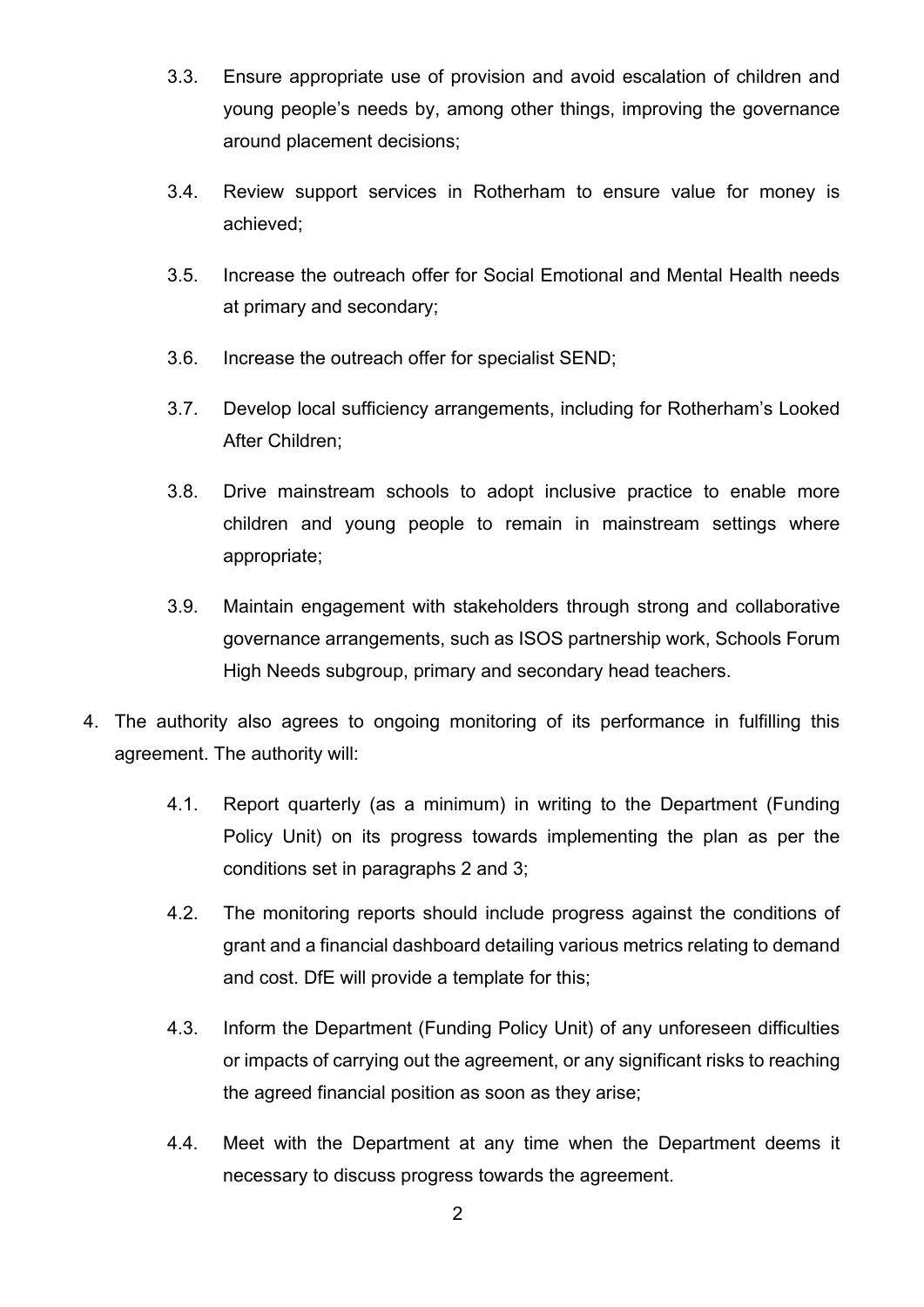5. The Department agrees to pay to the authority an additional **£8.53 million** of DSG before the end of the financial year 2021-22. In subsequent financial years, subject to compliance with the conditions set out in paragraph 3, the Department will pay DSG sums as below. This funding will be provided in instalments and subject to continued satisfactory progress. Subject to full compliance, Rotherham should therefore eliminate their cumulative deficit no later than 2025-26.

| Year    | The Department agrees to pay to the authority an<br>additional £m of DSG by year end |  |
|---------|--------------------------------------------------------------------------------------|--|
| 2021-22 | £8.53m                                                                               |  |
| 2022-23 | £3.00m                                                                               |  |
| 2023-24 | £3.00m                                                                               |  |
| 2024-25 | £3.00m                                                                               |  |
| 2025-26 | £3.00m                                                                               |  |

- 6. The Department has also sent a commission relating to your local authority's capital plans for the creation of new places for children and young people with special educational needs and disabilities (SEND) or those requiring alternative provision (AP). It is critical that you are considering your revenue and capital plans holistically – in developing capital proposals, we fully expect local authorities to have a keen eye on the efficiencies that need to be made and how they can invest wisely to secure financially sustainable high needs systems.
- 7. As such, capital proposals will need to demonstrate how investment is aligned to, or further develops, the reform plans and savings outlined in this agreement. Proposals will need to focus on projects that can be delivered quickly to improve the local provision offer and meet identified gaps in local provision. The Department will assess and review proposals against set criteria which have been outlined in the commission. Subject to that assessment, the Department will consider making a capital contribution to these plans in 2022-23 as a top-up to the local authority's High Needs Provision Allocation (HNPCA), which will be announced in Spring. Progress against delivery of those capital plans should then be integrated into your quarterly reporting to the department as part of the monitoring of your agreement.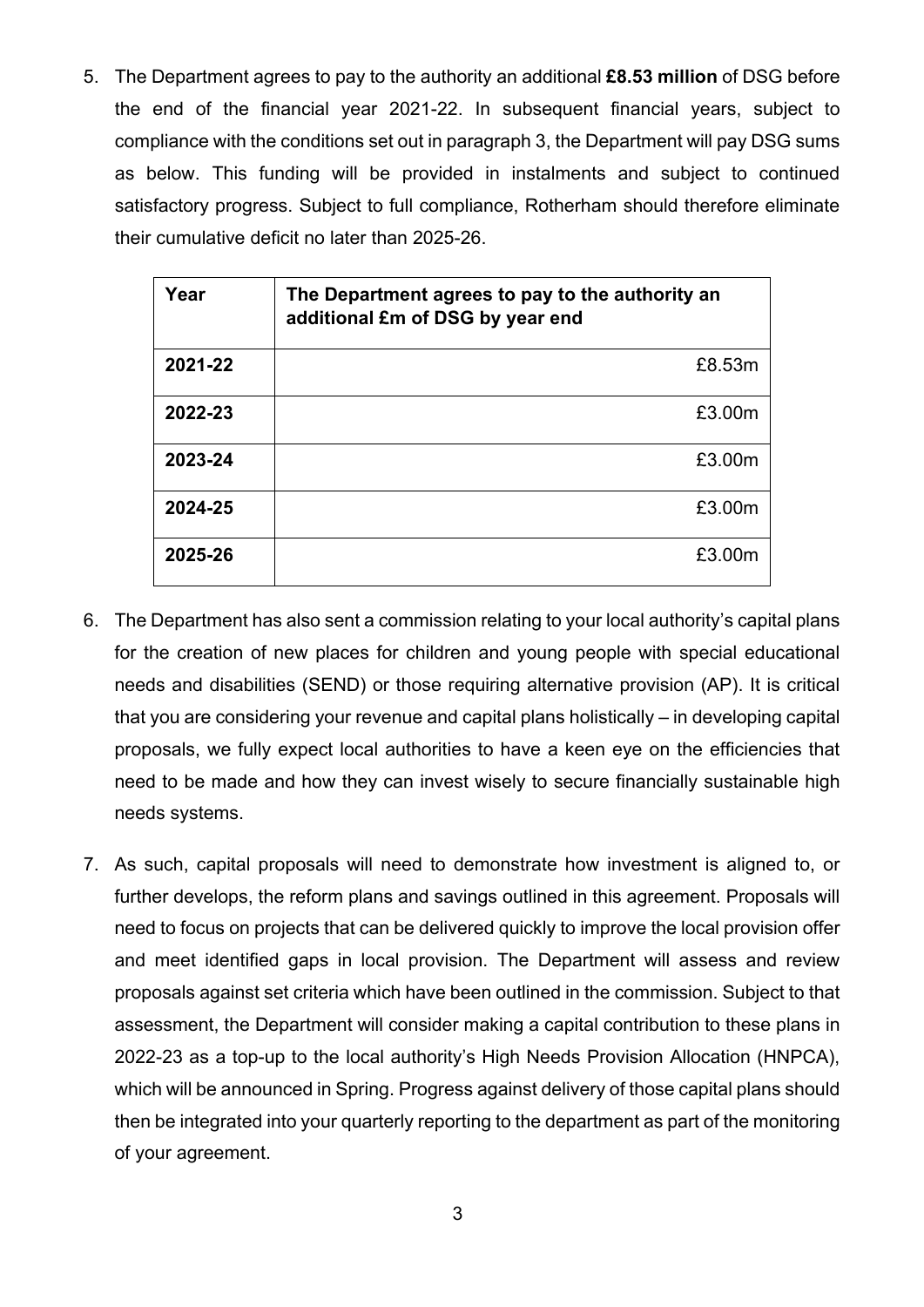- 8. This agreement is subject to review at any time, for example as a result of the following events:
	- 8.1. Higher or lower DSG formula funding levels for the authority in future financial years than those the authority has assumed;
	- 8.2. Significant changes to national SEND policy, for example as a result of the government SEND Review, which impact on elements of the plan;
	- 8.3. Insufficient progress being made towards the authority reaching and sustaining an in-year balance on its DSG account as set out in the plan;
	- 8.4. Whether Rotherham is awarded additional capital funding support following the capital application process. This will include any impact of the capital funding on Rotherham's ability to carry out its DSG management plan.

The review process will include an assessment of the impact of the change in circumstances.

On behalf of Rotherham Local Authority, Signed by:

haa Kanp.

Sharon Kemp - LA Chief Executive

: l List J

Judith Badger – Strategic Director Finance & Customer Services (Section 151 Officer)

seyre.